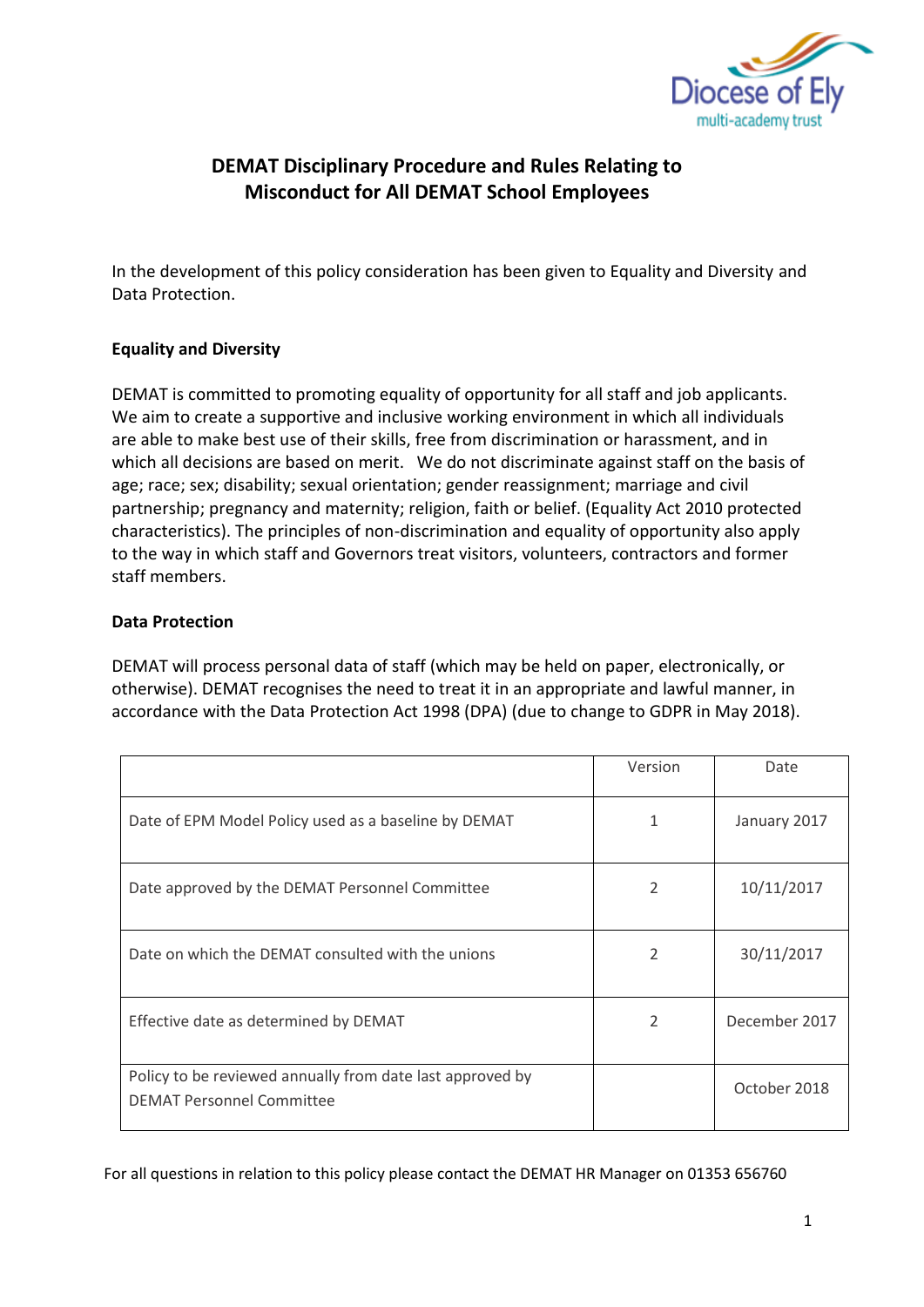

*Page Number(s)*

#### **Policy Contents**

|    | <b>Definitions</b>                  | $2 - 3$  |
|----|-------------------------------------|----------|
|    | <b>Application of the Policy</b>    | 3        |
| 1. | <b>Introduction</b>                 | 4        |
| 2. | <b>Equality and Diversity</b>       | 4        |
| 3. | <b>Informal Action</b>              | 4        |
| 4. | <b>Disciplinary Hearing</b>         | 5        |
| 5. | <b>Formal Disciplinary Action</b>   | 6        |
| 6. | <b>Gross Misconduct</b>             | 7        |
| 7. | <b>Right of Appeal</b>              | 7        |
|    | 8. Variation in Disciplinary Action | $7 - 8$  |
|    | 9. Trade Union Representatives      | 8        |
|    | 10. Confidentiality                 | 8        |
|    | 11. Purpose                         | 8        |
|    | <b>12. Gross Misconduct</b>         | $8 - 10$ |
|    | 13. Misconduct                      | 10-11    |

#### **Definitions**

"Headteacher" also refers to any other title used to identify the Headteacher where appropriate.

"Senior Manager" refers to anyone on the Senior Leadership/Management Team delegated by the Headteacher or Senior Officer by DEMAT to deal with a disciplinary matter under this procedure. The Senior Manager may only make a decision to issue up to and including a final written warning.

"Investigating Officer/Adviser" refers to a senior manager or an external person appointed by the Headteacher or the Trust.

"Officer" refers to a DEMAT employee within the Central Team.

"Employee" refers to any member of staff, namely teaching, support and central team staff employed to work within DEMAT.

"Companion" refers to a person chosen by the employee to accompany him/her, who shall be a trade union representative or a workplace colleague.

"Governor Committee" may be convened to deal with a case where the Headteacher considers that s/he must act in the role of Senior Manager. In this event substitute 'Headteacher' with 'Governor Committee' throughout the procedure, in these cases replace 'Senior Manager' in section 4.1 with 'Chair of Local Governing Body'. For Central Team employees this may be dealt with by DEMAT Senior Officers.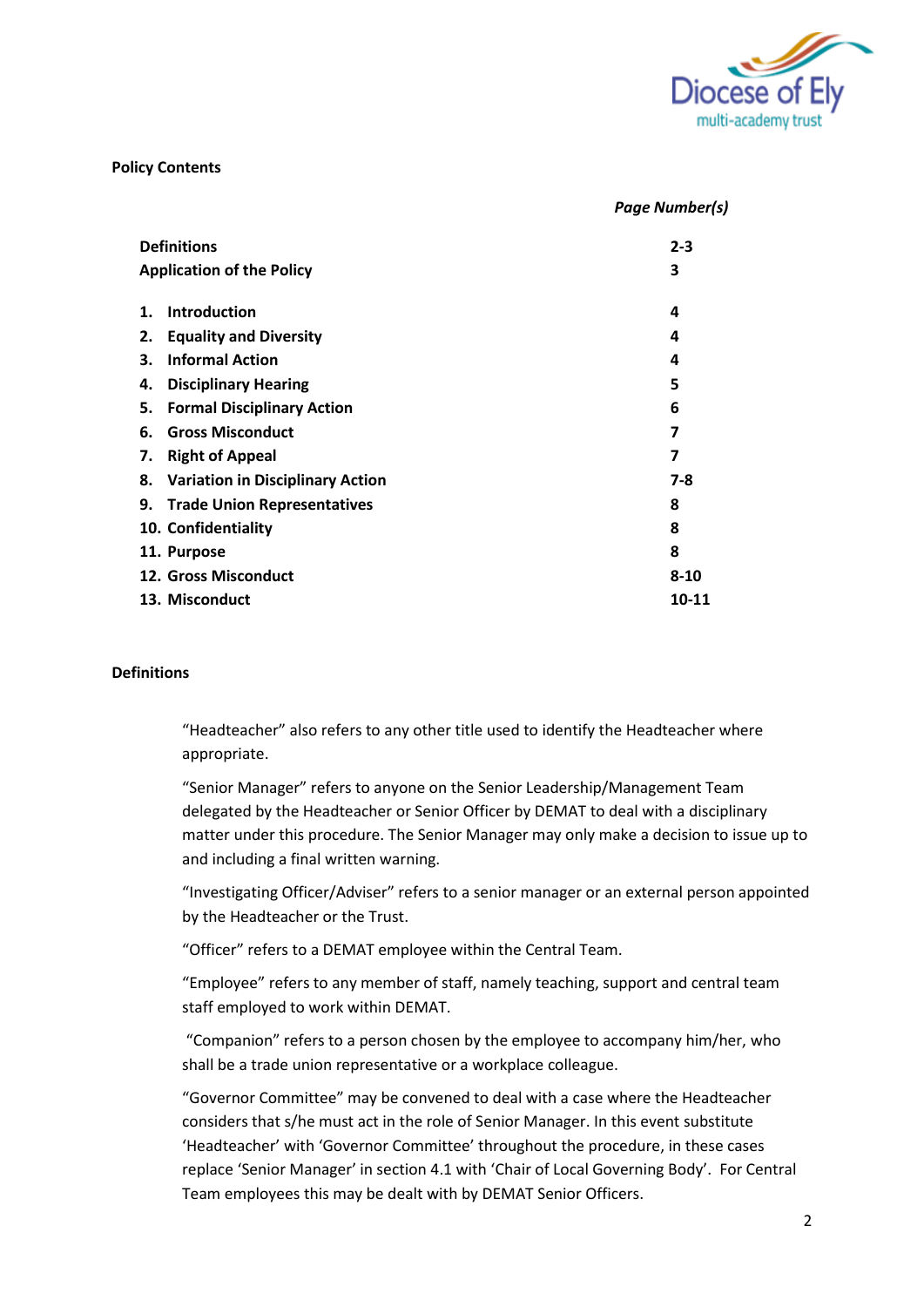

"Appeal Committee" may be convened to hear an appeal against a written warning or dismissal. Where possible the number of governors/Officers on the committee will be equal to, or greater than, the decision maker(s) of the case being appealed.

#### **Application the Policy**

This policy is to be used by all employees employed by The Diocese of Ely Multi-Academy Trust (DEMAT). The following definitions are included for reference purposes for both School and Central Team staff to enable clarity and transparency when applying this policy.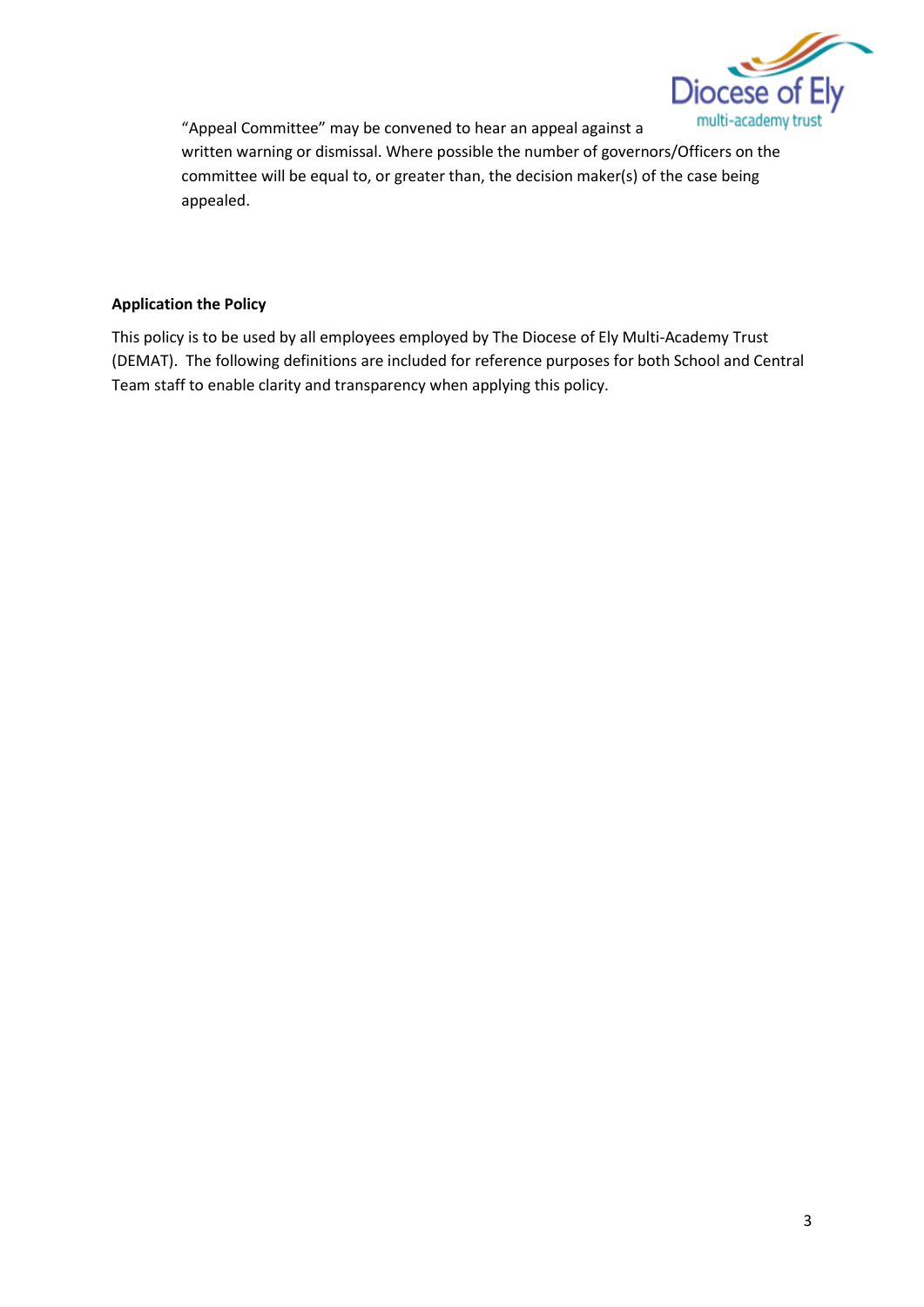

## **Introduction**

- 1.1. This Disciplinary Procedure is designed to help and encourage all employees to achieve and maintain standards of conduct. The aim is to ensure consistent and fair treatment for all in the organisation.
- 1.2. Examples of the type of conduct that is considered to be misconduct or gross misconduct, which could lead to action under this Disciplinary Procedure, are set out in the Disciplinary Rules which apply to all employees, and should be read in conjunction with this procedure.
- 1.3. This procedure is non-contractual and for guidance only. This procedure applies to all employees. It does not apply to agency workers or contractors.
- 1.4. This procedure may be implemented at any stage, as set out below, taking into account the alleged misconduct of an employee. Employees will not normally be dismissed for a first act of misconduct, unless it is decided that it amounts to gross misconduct, or the probationary period is not complete.
- 1.5. In cases against the Headteacher, the Chief Executive Officer from the Trust has power to discipline or dismiss the Headteacher in accordance with the procedure set out below.

## **Equality and Diversity**

2.1. The procedure will be operated in accordance with DEMATs Equality and Diversity Policy. DEMAT is committed to developing, maintaining and supporting a culture of equality and diversity in employment. The impact of the procedure will be monitored in accordance with the Equality Act 2010.

## **Part A – Informal Procedure**

#### **Informal Action**

- 3.1. Managers should seek to resolve minor misconduct informally and as soon as it occurs. Management advice may be given to the employee by a senior manager or a line manager. Action will be taken under the formal procedure set out in Part B below if the matter is not resolved or, there is repeated minor misconduct or, where informal action is not appropriate (for example, because of the seriousness of the allegation).
- 3.2. There is no appeal against management advice given, which will not be placed on the employee's disciplinary record but should be confirmed in a written memorandum.
- 3.3. The written memorandum will set out the misconduct, the improvement that is required and, if appropriate, how this will be reviewed and during what timeframe. The Employee may make written comment on the memorandum if s/he has any objection to the informal action taken. A copy of the memorandum or a note of any informal discussions may be placed on the employee's personnel file.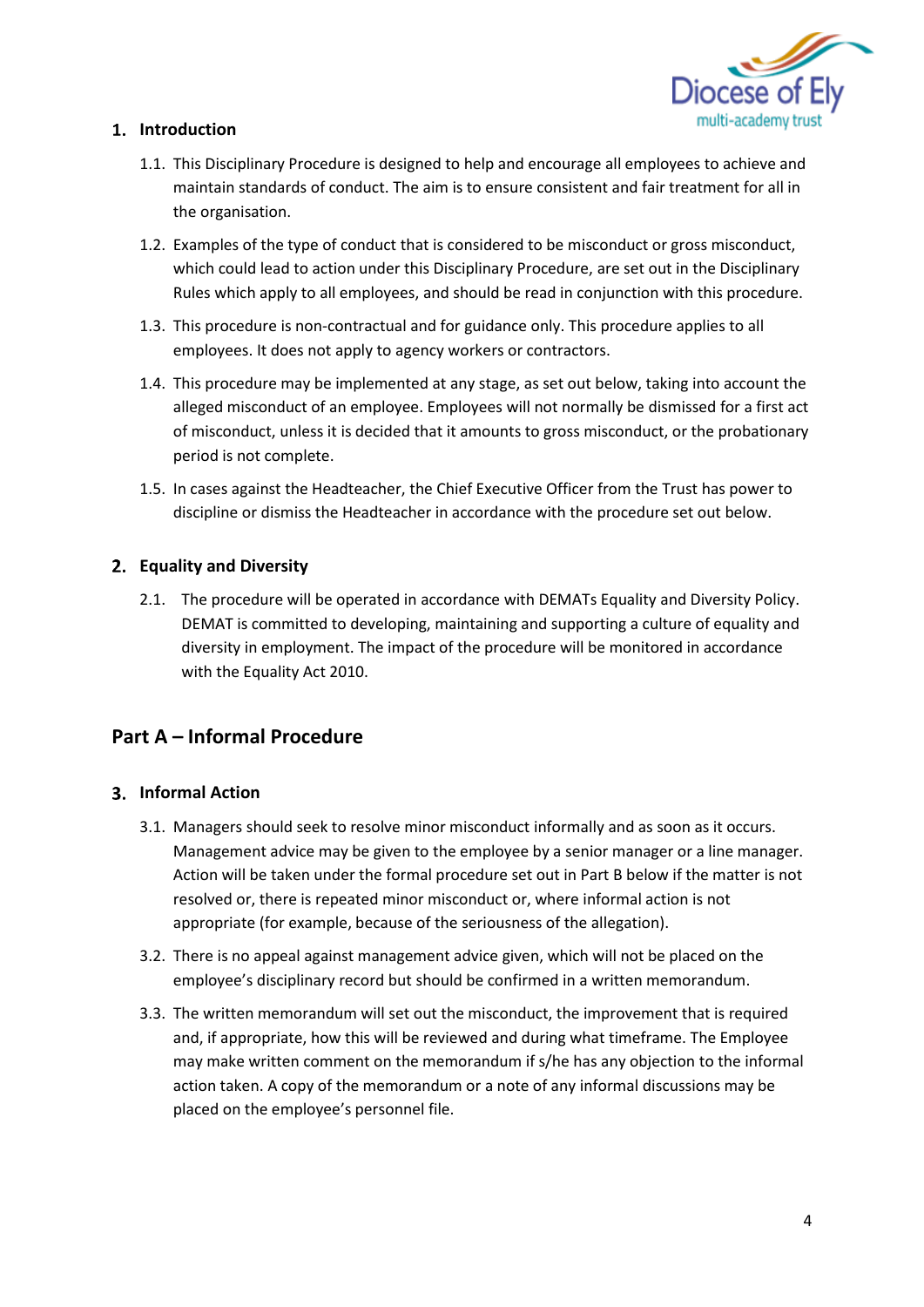

## **Part B – Formal Procedure**

### **Disciplinary Hearing**

- 4.1. If, following appropriate investigation by the Investigating Officer, the Senior Manager considers on the facts that formal disciplinary action for misconduct is necessary, s/he will write to the employee to inform him/her as soon as practicably possible, at least 5 working days in advance, setting out:
	- a) The date, time and place of the disciplinary hearing.
	- b) The allegation(s) and their possible consequences.
	- c) The Employee's right to be accompanied by his/her companion.
	- d) The titles of enclosed copies of any documents to be used as evidence.
	- e) The names of any witnesses to be called by the Senior Manager.
	- f) His/her right to call witnesses on his/her behalf.
	- g) The name and position of any HR adviser who will accompany the Senior Manager at the hearing.
	- h) The name and position of any note taker.

(At the employee's request, an extra copy of this notice, together with any enclosures, should be provided for his/her companion).

- 4.2. The employee must advise the Senior Manager of the following at least 3 working days in advance of the hearing:
	- a) The name and designation of his/her companion.
	- b) Provide any written documentation to be considered.
	- c) The names of any witnesses at that he/she wishes to call.
	- d) Any special requirements (e.g. disability, language requirements).
- 4.3. At the disciplinary hearing before the Senior Manager and his/her HR adviser, the Employee (and his/her companion) will be given a reasonable opportunity to state his/her case, to question the Investigating Officer where possible and any witnesses and, to call any witnesses and raise points about any information provided by witnesses.
- 4.4. Following the hearing, the Senior Manager will consider the matter and confirm the decision in writing to the employee and his/her companion as soon as possible and usually within 5 working days of the hearing, to include:
	- a) The sanction (if any) and the period this will remain current.
	- b) His/her reasons for the decision.
	- c) The change in behaviour required (if relevant) and the likely consequences of further misconduct.
	- d) Right of appeal.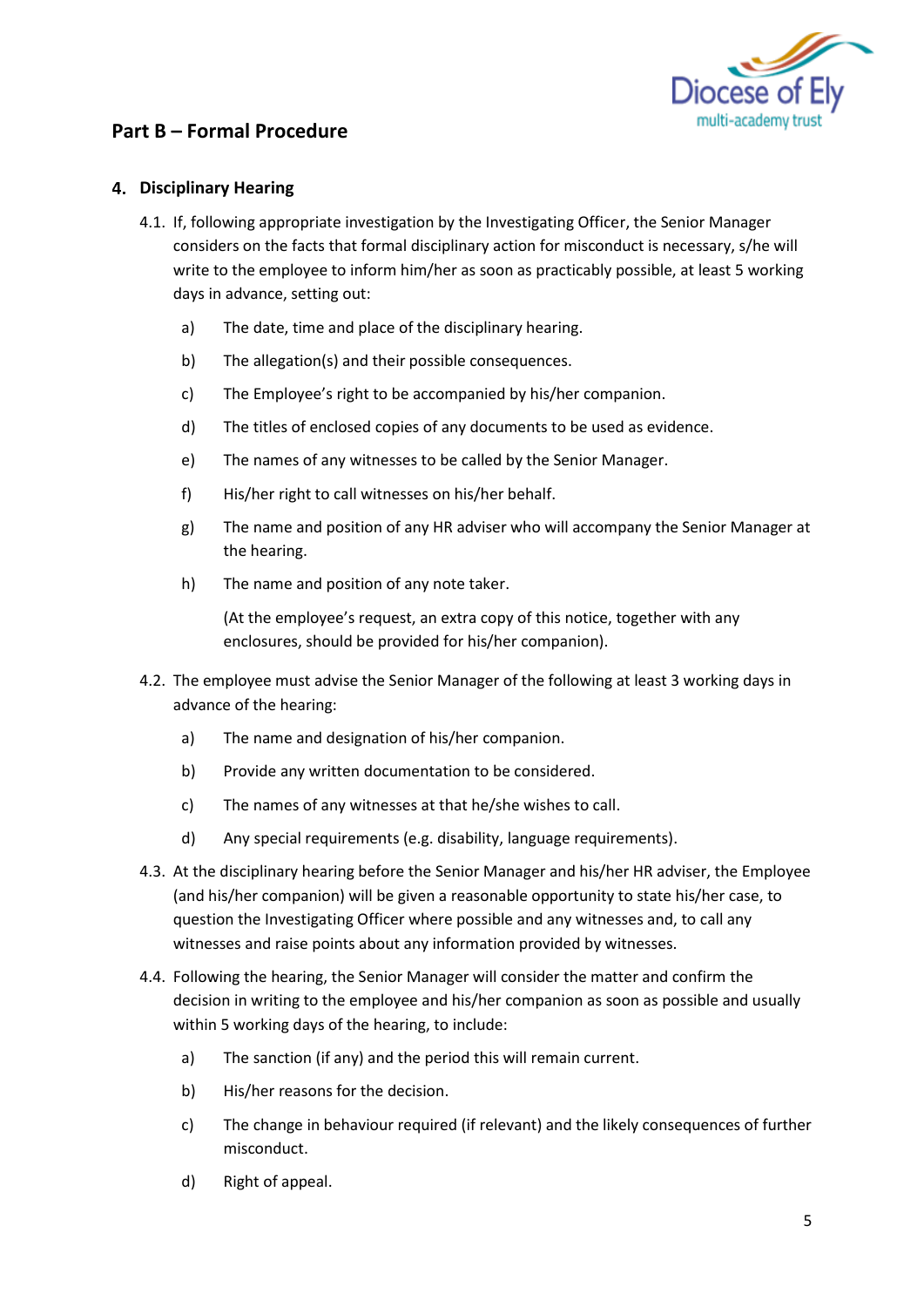

### **Formal Disciplinary Action**

Where circumstances are considered appropriate, an agreed outcome may be mutually agreed between the parties without the need for a disciplinary hearing. We would recommend that before making any decision in this regard employees should seek the advice of their Trade Union representative. Where an agreed outcome is reached, the employee waives their right to appeal.

5.1. First Written Warning

The Senior Manager may give the employee a first written warning which will include a statement that any further complaint of misconduct occurring within the next twelve months that is found justified after a disciplinary hearing, will lead to a final warning, unless there are mitigating circumstances.

#### 5.2. Final Written Warning

- 5.2.1. If a further complaint is made about the employee's conduct before the first written warning has expired, the same procedure (as in 5 above) will be followed.
- 5.2.2. The Senior Manager may give the employee a final written warning, which will include a statement that any further complaint of misconduct occurring within the next twelve months that is found justified after a disciplinary hearing, will lead to dismissal, unless there are mitigating circumstances.

#### 5.3. Dismissal

- 5.3.1. If a further complaint is received before the final written warning has expired, the complaint will be referred to a hearing before the Headteacher following the same procedure as in paragraph 5 above. The Headteacher may be accompanied by an HR adviser or Officer.
- 5.3.2. If the Headteacher decides the complaint is justified, s/he may decide to dismiss the employee. The Headteacher will state the decision, the reasons and inform the employee of his/her right to appeal to an Appeal Committee. S/he will confirm the decision and right of appeal in writing to the employee (and his/her companion) as soon as possible and normally within 5 working days of the hearing. The Headteacher will record the outcome of his/her considerations and the names of persons present at the hearing.
- 5.3.3. The Headteacher will notify DEMAT in writing that the employee is to be dismissed, whether the decision was with or without notice, or with pay in lieu of notice. The Headteacher will give written notice of dismissal to the employee within 14 days of notification by the Headteacher.
- 5.3.4. If the case is against the Headteacher, 6.3.1 -6.3.3 will be handled by a Senior Officer of DEMAT therefore where Headteacher is stated it should be replaced with Senior Officer.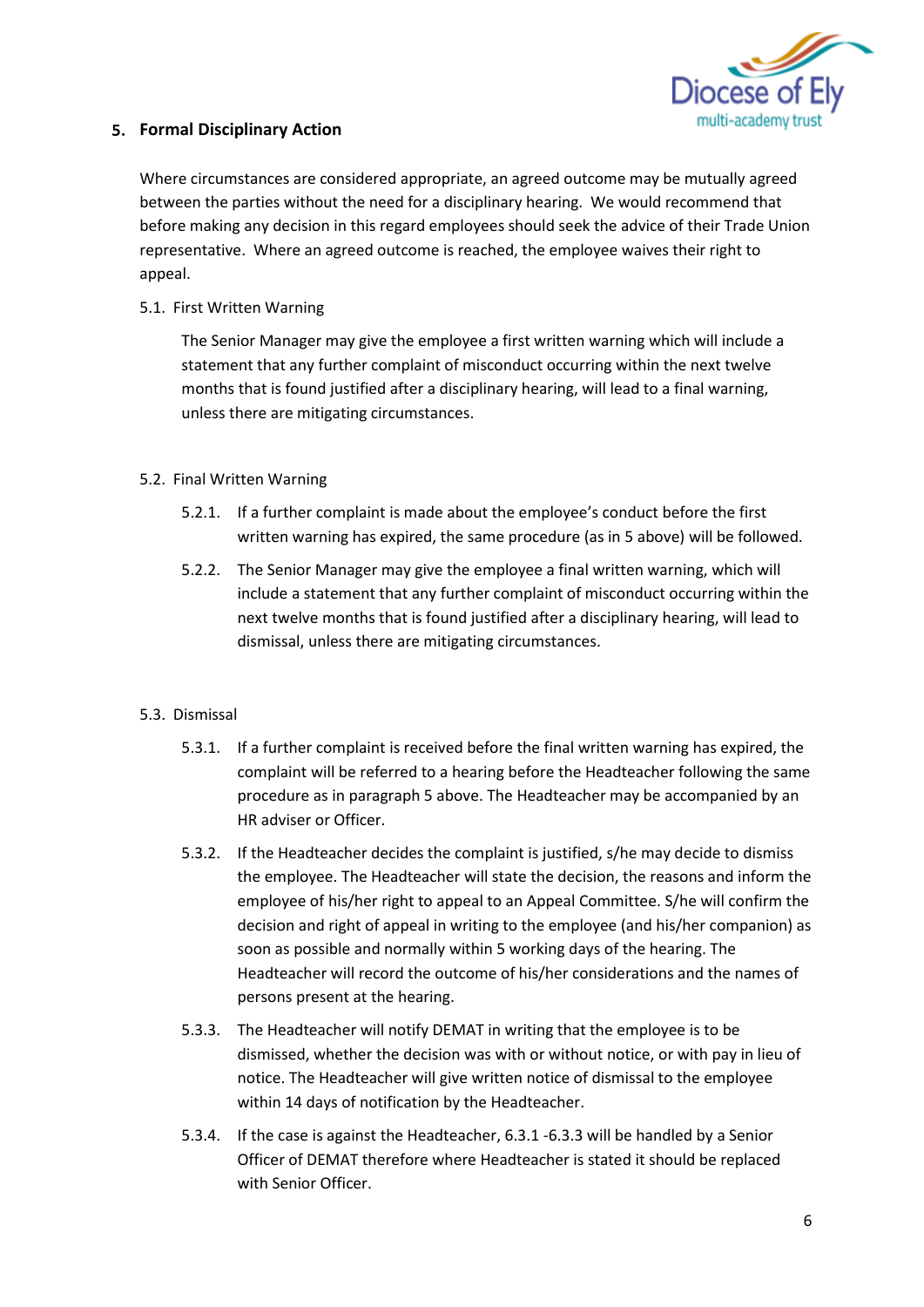

#### **Gross Misconduct**

- 6.1. If the complaint is considered so serious that it may amount to gross misconduct, justifying dismissal without previous warning and without notice (see Disciplinary Rules), the employee may be informed by the Headteacher or DEMAT Officer that s/he is suspended on full pay pending further investigation of the complaint.
- 6.2. If, following an investigation, the Investigating Officer considers that the facts of the case amount to a prima facie case of gross misconduct, the matter will be referred to the Headteacher.
- 6.3. Following the same procedure as in paragraph 5 above, if on conclusion of the disciplinary hearing the Headteacher considers the complaint constitutes gross misconduct, s/he may decide to dismiss the employee without notice or pay in lieu of notice.
- 6.4. Where a suspension has taken place that suspension may only be lifted by DEMAT, normally an Assistant Director. In the case of a Headteacher by the Chief Operating Officer.

#### **Right of Appeal**

- 7.1. The employee has a right of appeal against a decision to issue a warning or to dismiss.
- 7.2. Appeals against formal written warnings or dismissal should be made in writing to the Chair of Governors, stating the grounds for appeal in full, within 5 working days of the date of the written decision.
- 7.3. An appeal against a written warning (see paragraph 5.1 and 5.2) will be heard by the Appeal Committee. The panel may have an HR adviser present. The Committee may confirm the written warning, reduce a final written warning to a first written warning, or cancel the written warning.
- 7.4. An appeal against dismissal (see paragraph 5.3) will be to the Appeals Committee, none of whom shall have any previous involvement in the case. The Appeals Committee may have an HR adviser present and a DEMAT Officer.
- 7.5. All appeal hearings will be held as soon as possible and, in normal circumstances, within 10 working days after receipt of the appeal. The Secretary to the local governing body will usually undertake administrative arrangements for any required hearing or meeting. The outcome will be confirmed in writing as soon as possible and usually within 5 working days of the hearing. There will be no further right of appeal.

#### **Variation in Disciplinary Action**

- 8.1. If appropriate, the Senior Manager may decide to take informal action (as in Part A above) instead of giving a first written warning.
- 8.2. The Senior Manager may decide the misconduct is so serious that it justifies a final written warning, without any previous written warning having been given.
- 8.3. Rather than dismiss, the Headteacher may decide to issue no sanction or a lesser sanction.
- 8.4. In determining an appropriate sanction, consideration may be given to a change to role/duties which may impact on remuneration.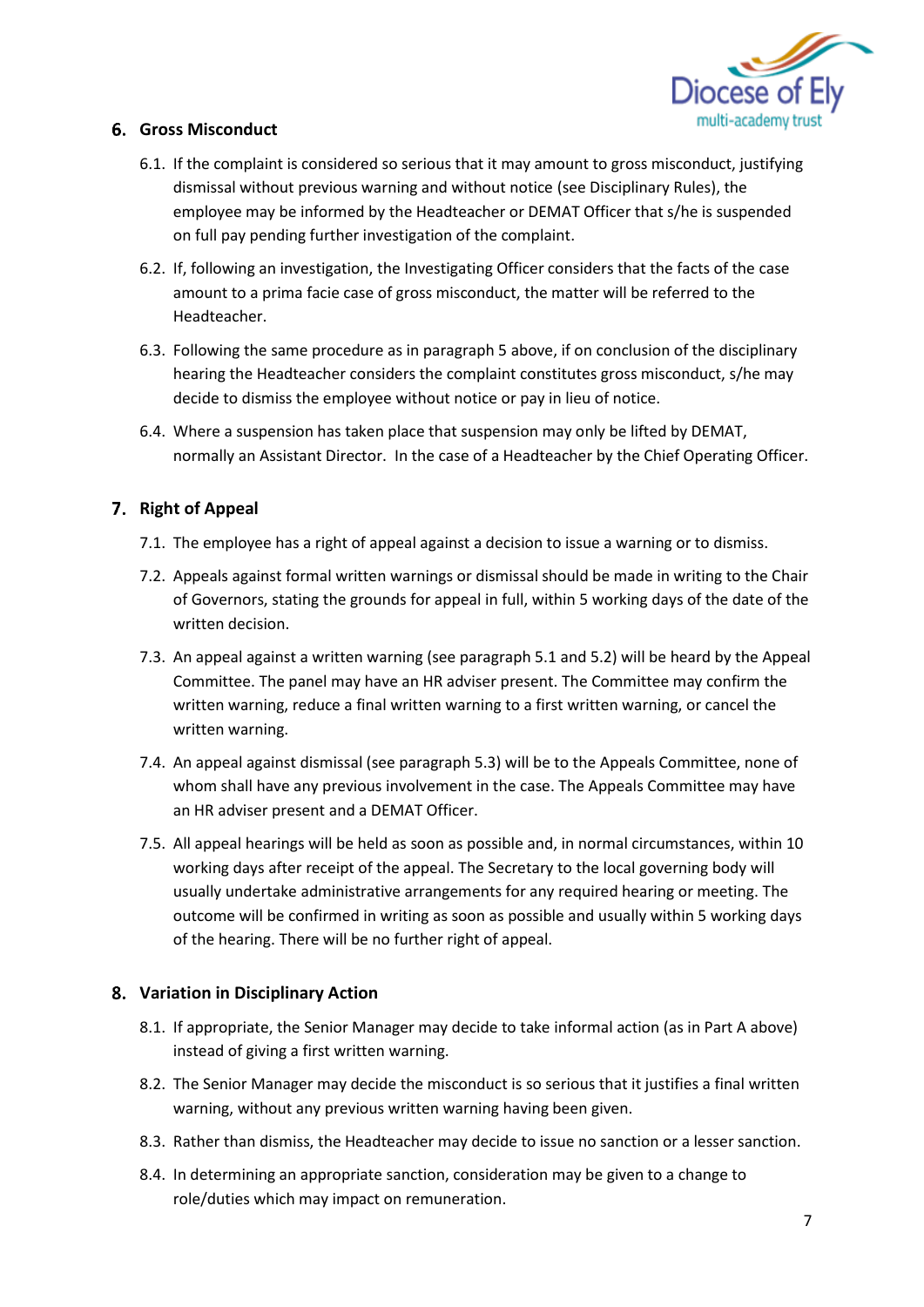

- 8.5. Where the Appeals Committee overturns a decision to dismiss or to issue a written warning, they may substitute a lesser sanction. There is no right of appeal against such a decision of the Appeals Committee.
- 8.6. In the event that the Appeals Committee decides not to uphold the decision to dismiss, the Employee will be reinstated without loss of pay.

### **Trade Union Representatives**

9.1. Where disciplinary action is being considered against an employee who is a trade union representative the normal disciplinary procedure should be followed. Depending on the circumstances, however, it is advisable to discuss the matter at an early stage with an official employed by the union, after obtaining the employee's agreement.

## **10. Confidentiality**

10.1. All employees subject to disciplinary investigations or proceedings must treat as confidential any information communicated to them in connection with an investigation or disciplinary matter.

# **Disciplinary Rules**

### 11. Purpose

The Disciplinary Rules should be read in conjunction with our Disciplinary Procedure. The Disciplinary Rules are intended to give examples of the type of conduct that is considered to be misconduct or gross misconduct, and which could lead to action under our Disciplinary Procedure.

## **12. Gross Misconduct**

Gross Misconduct is a serious breach of contract and includes misconduct which, in our opinion, is likely to prejudice our organisation or reputation or irreparably damage the working relationship and trust between us. If you are suspected of committing an act of gross misconduct, you may be suspended with full pay pending investigation. Gross misconduct will be dealt with under our Disciplinary Procedure and will normally lead to dismissal without notice or pay in lieu of notice (summary dismissal). The following are **examples** of matters that are normally regarded as gross misconduct. This list is intended as a guide and is not exhaustive:

- 12.1. Behaviour that has or may have harmed a child\* or, behaviour towards a child or children that indicates you would pose a risk of harm to children, for example:
	- a) Sexual behaviour towards or relations with a pupil.
	- b) Physically harming a pupil.
	- c) Criminal offences related to or against a child.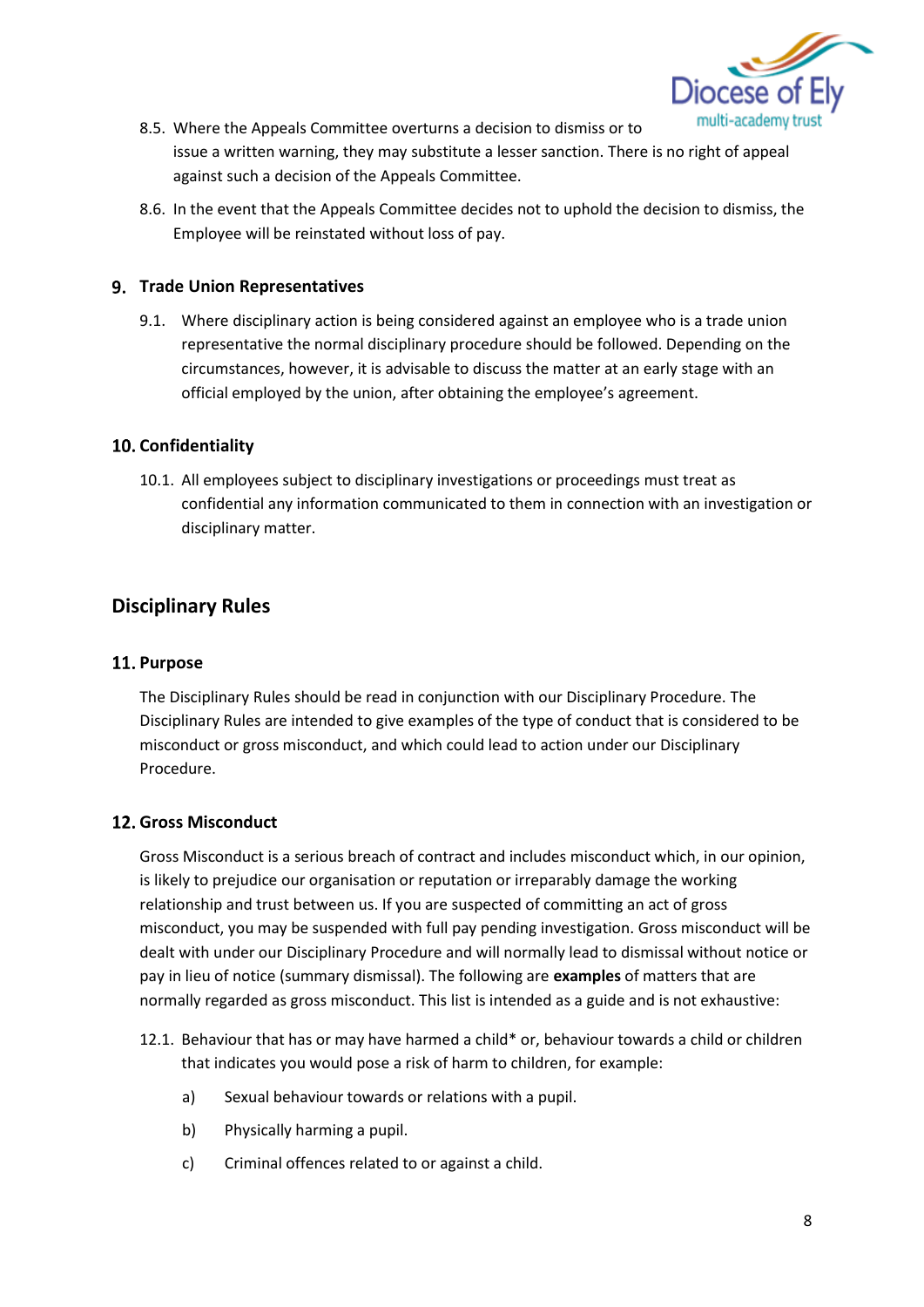

- multi-academy 12.2. Criminal activities or offences, whether committed at work or not, that may affect our reputation or otherwise affects your suitability and/or ability to continue in employment.
- 12.3. Sexual misconduct, whether at work or not and, whether criminal or not.
- 12.4. Acts of physical or threatened violence, vandalism, bullying or, behaviour which provokes violence.
- 12.5. Possession, use, supply or attempted supply of illegal drugs or any other inappropriate substances, whether illegal or not.
- 12.6. Being under the influence of alcohol or other substances that make you unfit to perform your duties during working time, or illegal use of drugs at any time.
- 12.7. Deliberately accessing internet sites containing pornographic, offensive or obscene material on our equipment or during working time.
- 12.8. Communicating offensive, obscene or unauthorised sexually explicit material whether verbally, written, in electronic communication, or by social media.
- 12.9. Serious negligence, serious neglect of duties or, a serious or deliberate breach of your conditions of employment, operating procedures, public examination rules, DfE statutory requirements, statutory rules affecting your work or, Health and Safety rules, for example:
	- a) Failure to comply with the Prevent Duty.
	- b) Failure to report safeguarding concerns.
	- c) Failure to exercise proper control or supervision of pupils.
	- d) Disclosure of restricted public examination material or content.
	- e) Falsifying sickness absence.
	- f) Taking leave when permission denied.
	- g) Ignoring handling instructions/responsibilities/safety regulations to include those in relation to chemicals, machinery, equipment or food.
- 12.10. A serious breach of our Code of Conduct.
- 12.11. A serious act of insubordination.
- 12.12. Dishonesty associated with place of work or job being undertaken, for example:
	- a) Theft or unauthorised removal or misuse of property.
	- b) Fraud, forgery or other dishonesty, including fabrication of expense claims, time sheets, qualifications, application forms, public examination forms and any other forms or records in use, falsification of any information given on your application form for a post, entitlement to work (including immigration status) in order to gain employment or other benefits or falsification of registration of pupils.
	- c) Demanding or accepting monies or other considerations as a bribe for the use of our property or provision of our service.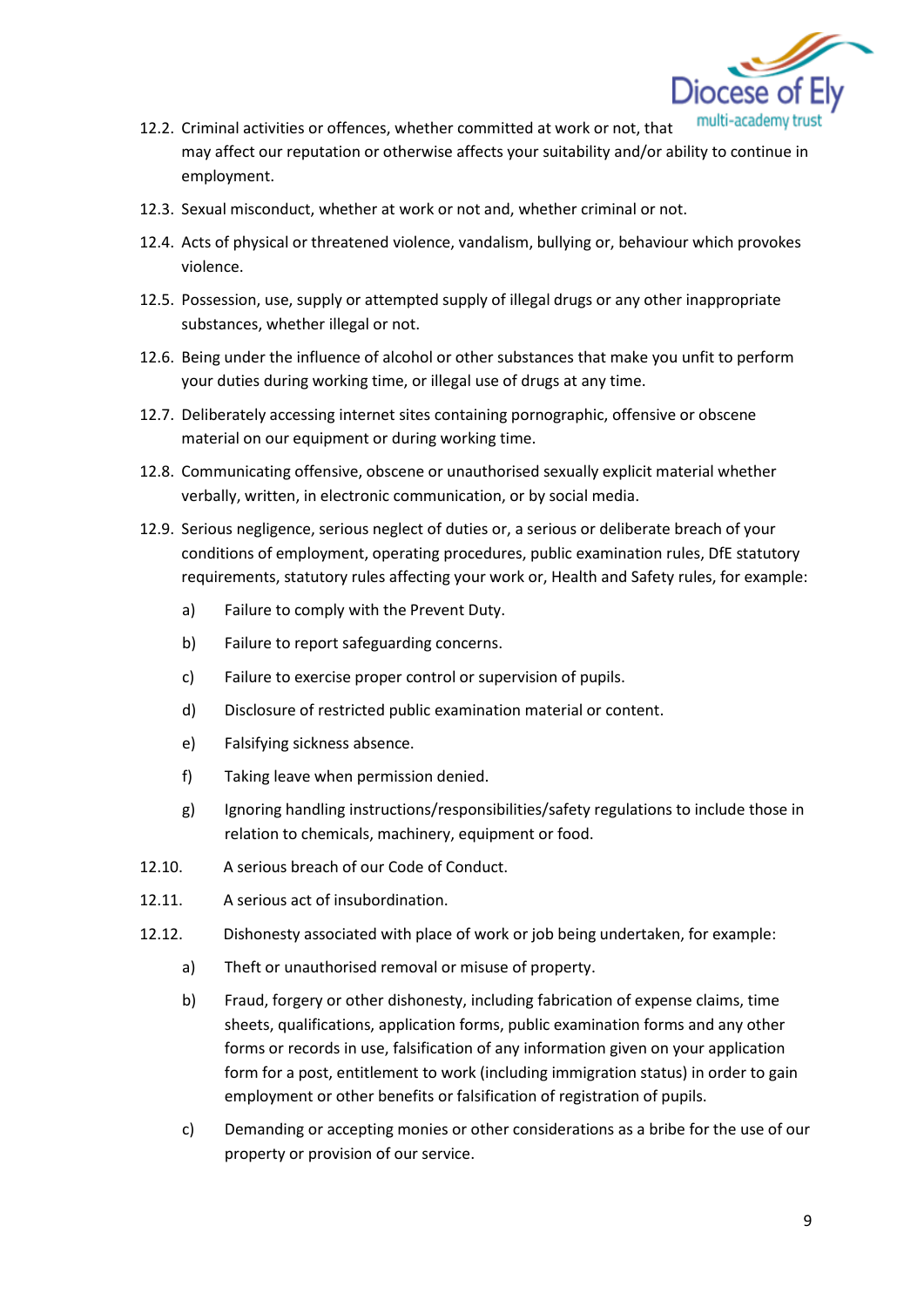

- d) Failure to disclose criminal convictions, cautions, bindover orders reprimands or warnings (except those which are 'protected' under the Rehabilitation of Offenders Act 1954 (Exceptions) Order 1955 (as amended from time to time) or, failure to disclose during the course of your employment an arrest or summons for an offence, a conviction, a bindover order, a reprimand or a warning given by a police force.
- e) Undertaking unauthorised paid or unpaid employment during working hours, including during periods of sickness absence.
- 12.13. Unauthorised use or disclosure of confidential information (or information which is of a confidential nature) or failure to ensure that such information in your possession is kept secure.
- 12.14. Making statements that are or could be damaging, slanderous or libellous whether verbally, written, in electronic communication or by social media, which could be harmful to a pupil, an employee or other worker, a governor, a member of the public, or our reputation.
- 12.15. Unlawful harassment or victimisation of, or unlawful discrimination against, a pupil, an employee or other worker, a governor, or a member of the public.
- 12.16. Victimising a person who has raised concerns, made a complaint, given evidence or information under our policies, e.g. Grievance Procedure, Disciplinary Procedure or otherwise.
- 12.17. Making a disclosure of false or misleading information under our Whistleblowing Policy maliciously, for personal gain, or otherwise in bad faith against a person or, making untrue allegations in bad faith against a person.
- 12.18. Bringing the organisation into serious disrepute.

#### **13. Misconduct**

The following are examples of matters that will normally be regarded as misconduct and will be dealt with under our Disciplinary Procedure. This list is intended as a guide and is not exhaustive.

- 13.1. Absenteeism and lateness, for example:
	- a) Unauthorised absence or leaving your job during working hours without permission or sufficient cause for absence.
	- b) Frequent failure to attend work punctually.
	- c) Failure to comply with our sickness absence reporting procedure.
- 13.2. Neglect of duty, for example:
	- a) Failure to adopt safe working practices/use protective equipment where required by law or management.